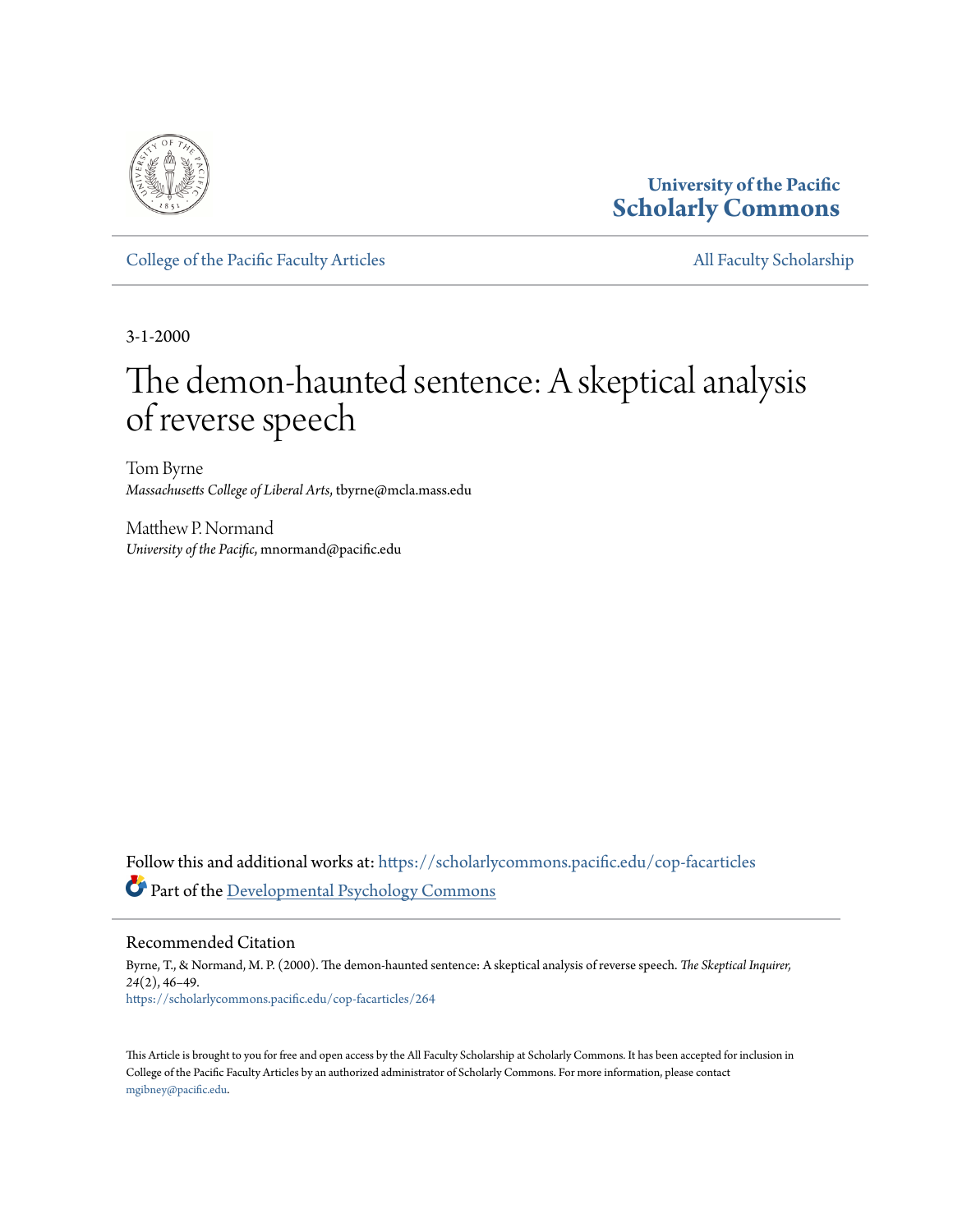# **The Demon-Haunted Sentence: A Skeptical Analysis of Reverse Speech**

### **[Feature](http://www.csicop.org/si/archive/category/feature)**

#### **Tom Byrne and Matthew Normand**

#### **[Skeptical Inquirer Volume 24.2, March / April 2000](http://www.csicop.org/si/archive/category/volume_24.2)**

*Advocates of reverse speech propose that it is a direct path to the unconscious mind. However, there is no evidence of its existence, and accepting this pseudoscience could prove tragic.*

In the past several years, a researcher named David Oates has been advocating his discovery of a most interesting phenomenon. Oates claims that backward messages are hidden unintentionally in all human speech. The messages can be understood by recording normal speech and playing it in reverse. This phenomena, reverse speech, has been discussed by Oates in a number of books (Oates 1996), magazines, newspapers, and radio programs, and even on television with Larry King and Geraldo Rivera. His company, Reverse Speech Enterprises, is dedicated to profiting from his discovery. The basics of Oates's theory are outlined in his book Reverse Speech: Hidden Messages in Human Communication. He also outlines his theories on Reverse Speech Enterprise's large and detailed Web page [\(http://www.reversespeech.com\)](http://www.reversespeech.com/). The following quotes taken from that page define the main characteristics and implications of reverse speech; similar statements can be found in his publications.

*Human speech has two distinctive yet complementary functions and modes. The Overt mode is spoken forwards and is primarily under conscious control. The Covert mode is spoken backward and is not under conscious control. The backward mode of speech occurs simultaneously with the forward mode and is a reversal of the forward speech sounds.*

*These two modes of speech, forward and backward, are dependent upon each other and form an integral part of human communication . . .*

*Covert speech develops before overt speech. Children speak backwards before they do forwards . . .*

*Reverse speech is the voice of truth and it is complementary with forward speech. The two modes occur simultaneously yet are formed in different areas of the mind. Simply, forward speech is from the left brain and Reverse Speech is from the right brain. . . . If a lie is spoken forwards, the truth may be spoken backwards. Any thought that is on a person's mind has the potential to appear in Reverse Speech . . . it can reveal hidden memory and experiences. . . . Employers can use it for employee selection, lawyers for deposition analysis, reporters for politicians' speeches. Its applications are endless. . . . Put simply, the discovery of reverse speech means that the human mind is no longer private. Any thought, any emotion, any motive that any person has can*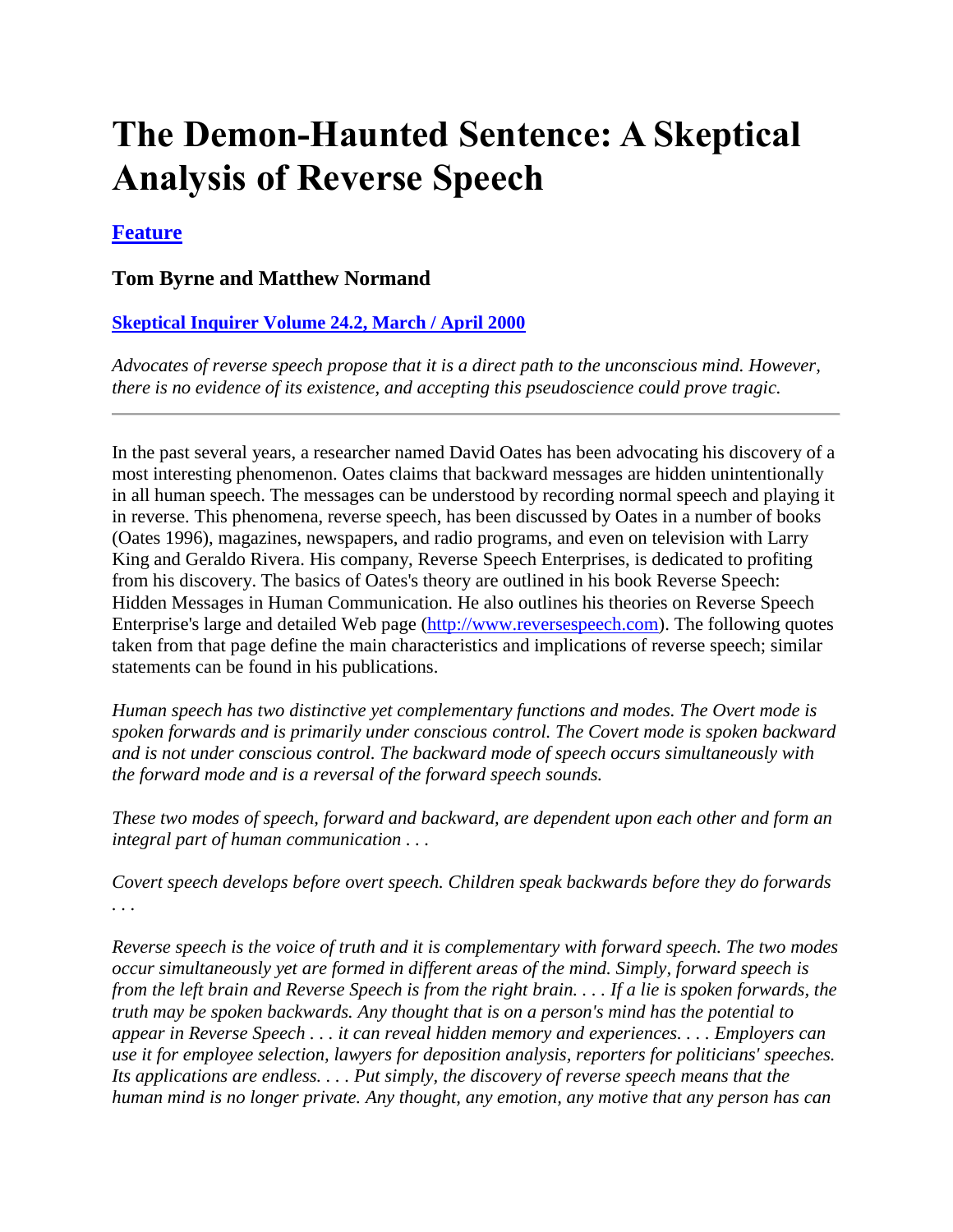*appear backwards in human speech. The implications are mind boggling because reverse speech opens up the Truth.*

It is the great potential for harm evident in the last and most disturbing item that prompted this article. We argue that there is no scientific evidence for the phenomena of reverse speech; and that the use of reverse speech as lie detection in courts of law or any other forum, as advocated by Oates, is entirely invalid and unjust.

## **Where Is the Evidence?**

The burden of proof for any phenomenon lies upon the shoulders of those claiming its existence. To our knowledge there is not one empirical investigation of reverse speech in any peerreviewed journal. If reverse speech did exist it would be, at the very least, a noteworthy scientific discovery. However, there are no data to support the existence of reverse speech or Oates's theories about its implications. Although descriptions of "research papers" are available on the Reverse Speech Web site, there is no good indication that Oates has conducted any scholarly or empirical investigation. We found only two outside analyses of reverse speech. The first, Newbrook and Curtain (1998), is a Web-published document discussed below, and the other is a brief review of Oates's aforementioned book that appeared in Library Journal. The reviewer, Susan Brombacher, concluded that Oates's theories are difficult to prove and that he seems more interested in making a profit than educating others. We concur with both points. The Reverse Speech Web page contains a plethora of merchandise and services available to consumers at considerable prices. These include reverse-play tape recorders (\$225), T-shirts (\$18), signed copies of Oates's book (\$29.95), and various training workshops (\$850-\$1,500). Furthermore, we believe that the reason the phenomenon of reverse speech is difficult to prove is it does not exist.

The very existence of reverse speech is ecologically invalid. "Backwards" language does not convey meaning to a listener-in other words it does not make any sense. This has been put to empirical test. Subjects who hear recordings of words played backwards are unable to report what words they heard (Vokey and Reid 1985). The ability to communicate through language is an incredibly complex marvel of evolution. If reverse speech existed, it would not be comprehensible and would have no practical value. Therefore, there would be no selection mechanism by which it would evolve. It would truly be a "miracle." And, as for all miracles, we do not have a shred of supporting evidence.

## **Hearing Things**

We are not claiming that reverse speech is a simple hoax. In fact it is quite possible that Oates and his followers are convinced of its existence. As far back as the 1930s, controlled scientific studies were conducted demonstrating the tendency for people to "hear" things that were not there. One of the methods employed to study such phenomena was the verbal summator, as described by the American psychologist B.F. Skinner (Skinner 1957, 1936). The verbal summator consisted of a phonograph (or tape) of random vowel sounds that were grouped together in such a way as to not produce any systematic phonetic groupings. These random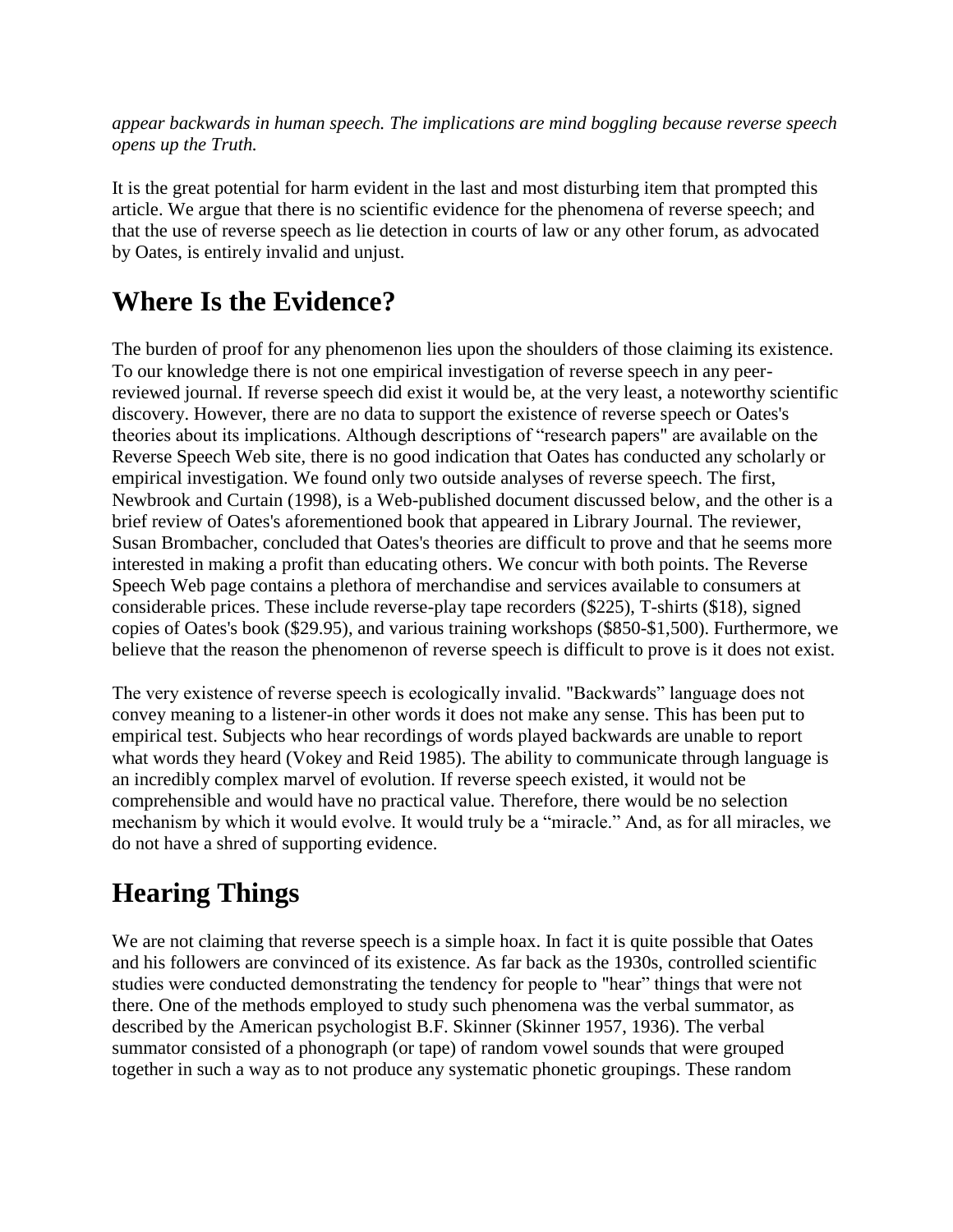phonetic sounds were arranged into patterns that approximated common stress patterns in everyday conversation.

After such strings of nonsense syllables were arranged, they were played for subjects at barely audible volume levels. After repeatedly listening to these sounds, subjects reported "hearing" the phonograph or the tape "say" things. These sentences, or sentence fragments, did not actually exist and, as such, were considered to be utterances that were already strong in the subject's repertoire. Put another way, they were "projecting" their own thoughts onto the sounds they were hearing.

Oates frequently plays examples of reversed-speech phrases in which the listener can hear what appears to be meaningful speech. It is not difficult to hear something that sounds like English phrases when they have been pointed out. However, as in messages heard from the verbal summator, the phonemes may sound similar to a meaningful phrase but are really sound salad. A listener expecting to hear a certain phrase will likely do so. In their critique of Oates's theories, Newman and Curtain (1998) conducted a simple experiment in which subjects under various conditions tried to detect examples of reverse speech from Oates's audiotapes. As expected, they found that subjects who were told what to listen for were much more successful in hearing the phrases than those not expecting what they would hear. This is analogous to seeing a certain image in a cloud formation only after another person has pointed it out. Fortunately, most of us recognize that a cloud that looks like Elvis is not really Elvis. Backward phonemes, however, may convincingly sound like a real sentence and are not as readily dismissed as coincidence.

## **Potential for Harm**

Oates's claims have dangerous implications. He states not only that reverse speech is real but also that it always "tells" the truth. He calls it the "ultimate lie detector test." Although some types of nonverbal communication (e.g., facial expressions) may be of limited use for lie detection, the search for a surefire mechanism that uncovers whatever truths lie in the unconscious is best left to science fiction writers and kept out of courts of law; no such mechanism exists. Adding to the insidious nature of these claims, Oates states that one has to be specially trained to hear reverse speech; those who pay him a hefty sum and go through his training can then serve as expert witnesses and command hefty sums themselves. As expert witnesses they could analyze testimony played backwards and inform a court what a witness is truly saying. The judge and jury, not having the training, will be unable to verify this information. The potential damage could be enormous since the "truth" may be invented from the subjective interpretation of nonsense syllables. Furthermore Oates advocates the use of reverse speech not simply as a lie detector, but as a useful tool for psychotherapists. Although Oates states that he and his colleagues "are not therapists," he describes the goal of one of his training programs as to "Prepare the student to establish their own therapeutic practice" (available at [http://www.reversespeech.cpm/courses.shtml\)](http://www.reversespeech.cpm/courses.shtml). It seems that no matter what Oates and his colleagues call themselves, they are engaging in practices that most people would deem clinical in nature. Advocating therapy based on such questionable theories is unethical.

Hopefully the questionable validity of reverse speech will be recognized before history repeats itself. Not so long ago, belief in facilitated communication, another invented form of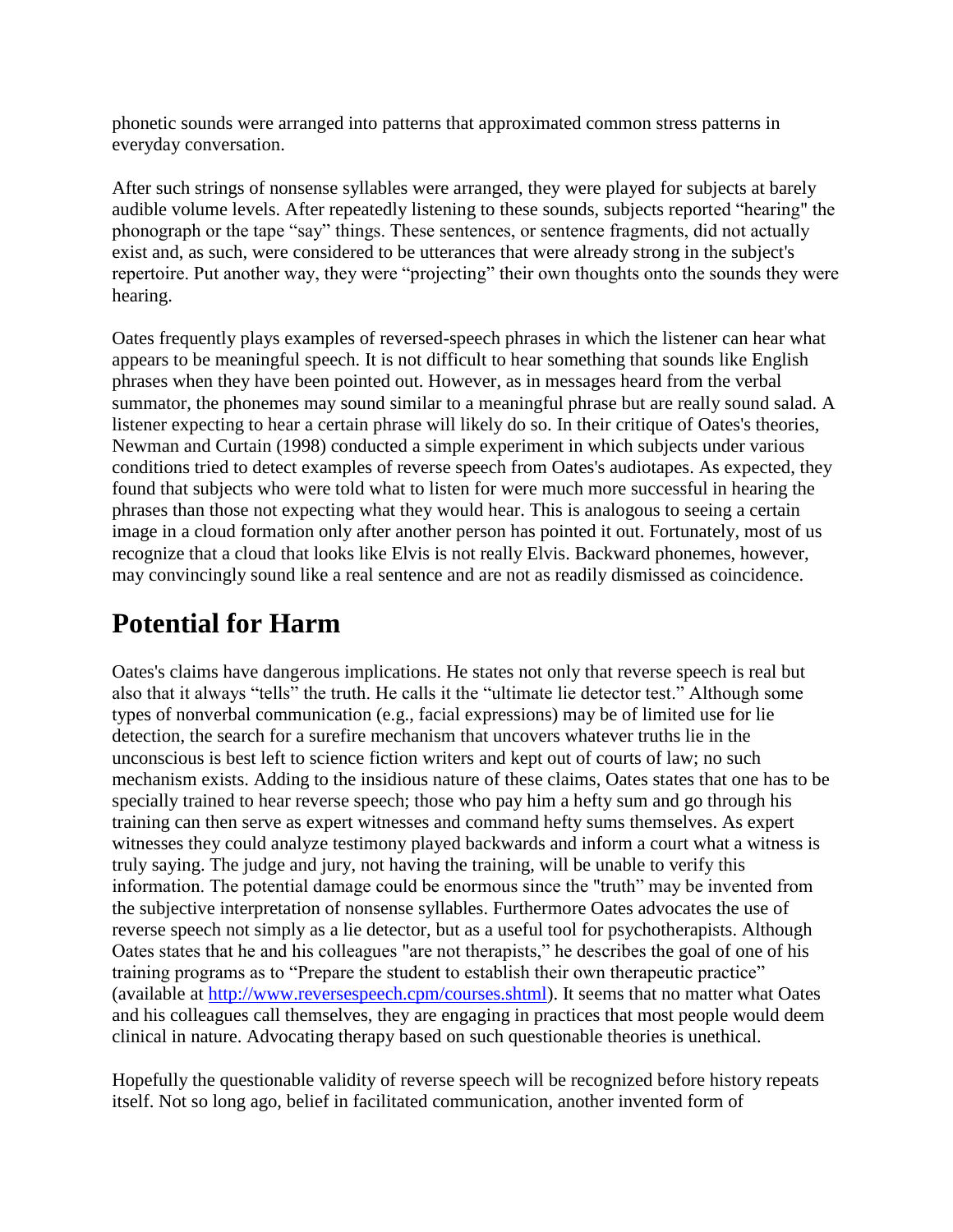communication, led to witch-hunt investigations based on information that had absolutely no basis in reality. In facilitated communication, a nonspeaking individual receives assistance from a "facilitator" who guides his or her hands across a keyboard so that a message can be typed. Curiously, many nonspeaking individuals who seemed to benefit from facilitated communication did not have motor deficits. Therefore, it was unclear why motor assistance would help them communicate. Controlled studies repeatedly demonstrated that the facilitator in fact manifested the messages communicated by the nonverbal individuals either intentionally or unintentionally. (See James A. Mulick, John W. Jacobson, and Frank H. Kobe, "Anguished Silence and Helping Hands: Autism and Facilitated Communication," Skeptical Inquirer, 17(3): 270-80, Spring 1993.) As stated by Gorman (1998), "When the assisting facilitator could not see or hear the questions presented, autistic individuals could not communicate correct answers, and what was typed was actually what the facilitator saw" (64).

Far from being innocuous, facilitated communication led to false accusations of sexual abuse and resulting court trials that severely disrupted the lives of innocent people. (For a comprehensive history of facilitated communication see Gorman 1998 or Jacobson, Mulick, and Schwartz 1995.) It is easy to see how reverse speech has the same maleficent potential as facilitated communication. The person trained to hear reverse messages could intentionally or unintentionally report that speech contains hidden incriminating evidence. Many people are not prepared to refute such contrived evidence.

The danger of facilitated communication was recognized, and it is no longer considered to be scientifically valid by most professionals working in the disability field (Gorman 1998). In 1994, the American Psychological Association adopted a resolution stating that facilitated communication is a controversial and unproved communicative procedure with no scientifically demonstrated support for its efficacy. We advocate a similar stance on reverse speech. Without validation of its existence, the potential for harm greatly exceeds any benefits. Until that time, we should not allow the use of reverse speech in any situation in which important decisions must be made.

### **Other Issues**

Although we seriously doubt the existence of reverse speech, we may be wrong. We encourage Oates or anyone interested in the possibility of reverse speech to conduct empirical investigations. Oates has said that he desperately wants research conducted on reverse speech (Lamorte 1997). Many of his claims involving unconscious thoughts and metaphors are by their nature untestable. However, some simple investigations of his claims could be easily conducted. For example, subjects could listen to samples of reverse speech and report what they heard. Interobserver agreement, the percentage of times that different subjects reported hearing the same thing, could be calculated. Such measures can be used to minimize biases that individual observers may have (Kazdin 1982). High rates of agreement would at least confirm the ability for humans to hear the same messages in the absence of specific expectations.

Another simple investigation could test the claim that reverse speech can be used for lie detection. Researchers could arrange for confederates to lie on tape about some verifiable personal information (e.g., age, height, weight, etc.), and tell the truth about other similar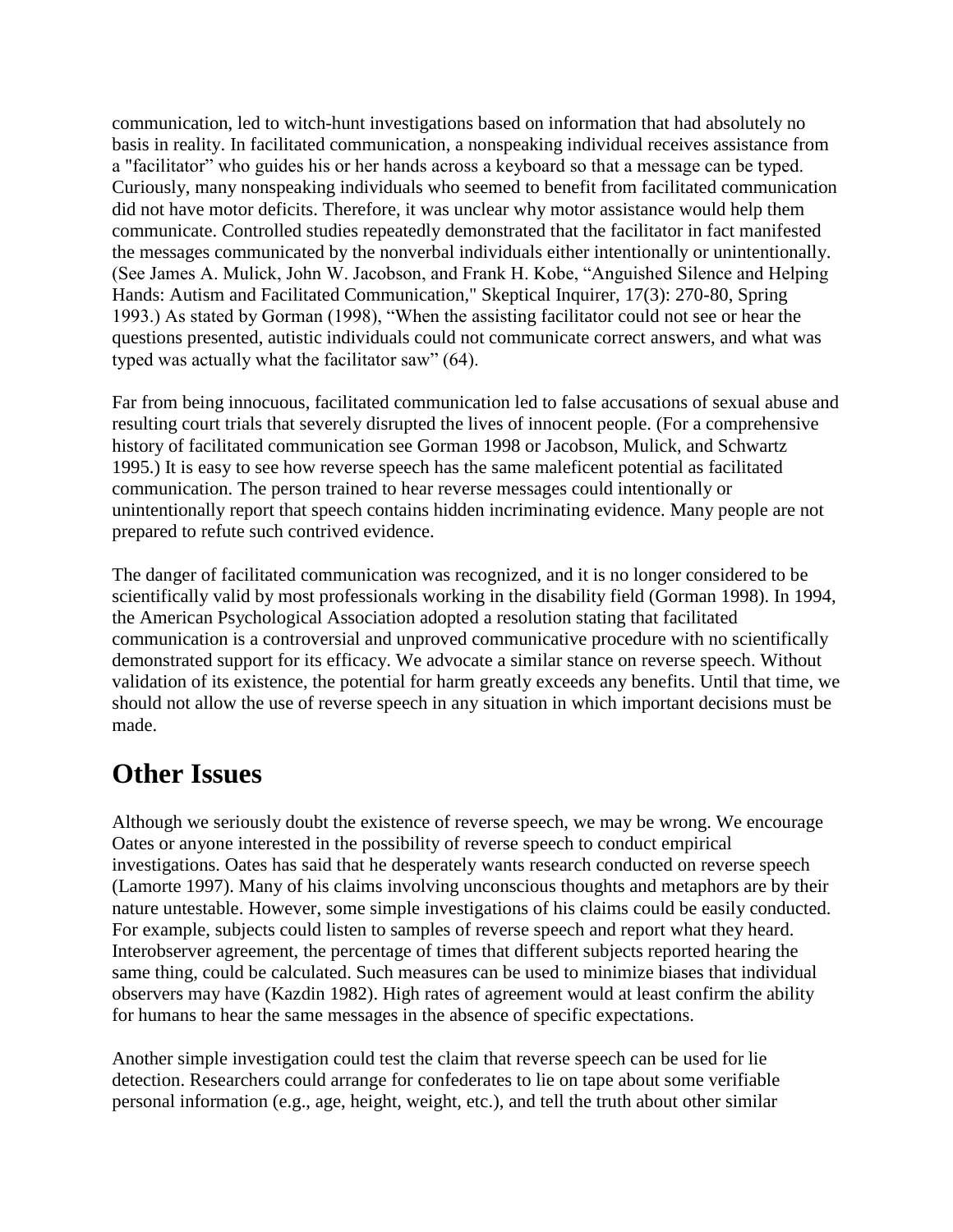information. If reverse speech always detects the truth, the subjects should be able to separate facts from lies at rates better than chance.

Both of these studies could be conducted with minimal cost and effort. If Oates is truly interested in the truth, he could set aside a few hundred dollars (much less than the cost of enrollment at one of his training programs) and fund an independent researcher.

Numerous other claims of doubtful validity can be found in Oates's writings and on the Reverse Speech Web page. Because the very existence of reverse speech is likely invalid, we will not address each of the minor points here. However, two assertions are particularly amusing and cast further doubt on Oates's credibility. Although Oates does not use specific neurological terminology, he claims that the left hemisphere of the cerebral cortex produces forward speech, and the right hemisphere produces reverse speech. He offers no evidence for this. Years ago, it was discovered that both forward and reverse speech sounds are identified most accurately by the left hemisphere (Kimura 1968). Regardless, hemispheric lateralization is not that specialized even for normal speech. Often people who sustain damage to the left hemisphere early in life develop some speech control by the right hemisphere, and some language deficits can occur after right-hemisphere damage (Springer and Deutsch 1993). Furthermore, speech production is controlled by the right-hemisphere in a segment of the left-handed population. Oates's appeal to neuroscience is uninformed and unsupported. In another example, Oates claims that children learn to speak in reverse before they speak in the typical forward fashion. As stated by Newbrook and Curtain (1998), this is contrary to everything we know about language development.

The reader may notice we gathered much of our information from the Internet. This was not done by choice. Information on reverse speech (aside from that authored or championed by Oates) does not appear frequently on the printed page. This suggests that reverse speech has for the most part escaped scientific scrutiny. It also suggests that the Internet supplies a means to distribute pseudoscience under the pretense of science. Of course, researchers do not have the time to investigate every fantastic claim that pops out of the woodwork. However, in this case the potential for the abuse of an untested theory is considerable. If reverse speech enters courtrooms and therapists' offices, lives may be seriously affected. We hope that readers can help expose this potential disaster before damage is done.

### **References**

- 1. Brombacher, S. 1996. Review of reverse speech: Hidden messages in human communication. Library Journal 116: 126.
- 2. Gorman, B.J. 1998. Facilitated communication in America: Eight years and counting. Skeptic 6: 64-71.
- 3. Jacobson, J.W., J.A. Mulick, and A.A. Schwartz. 1995. A history of facilitated communication: Science, pseudoscience, and antiscience. American Psychologist 50: 750-765.
- 4. Kazdin, A.E. 1982. *[Single-case research designs: Methods for clinical and applied](http://www.csicop.org/q/book/0195030206)  [settings](http://www.csicop.org/q/book/0195030206)*. New York: Oxford.
- 5. Kimura, D. 1968. Neural processing of backwards-speech sounds. Science 839: 395-396